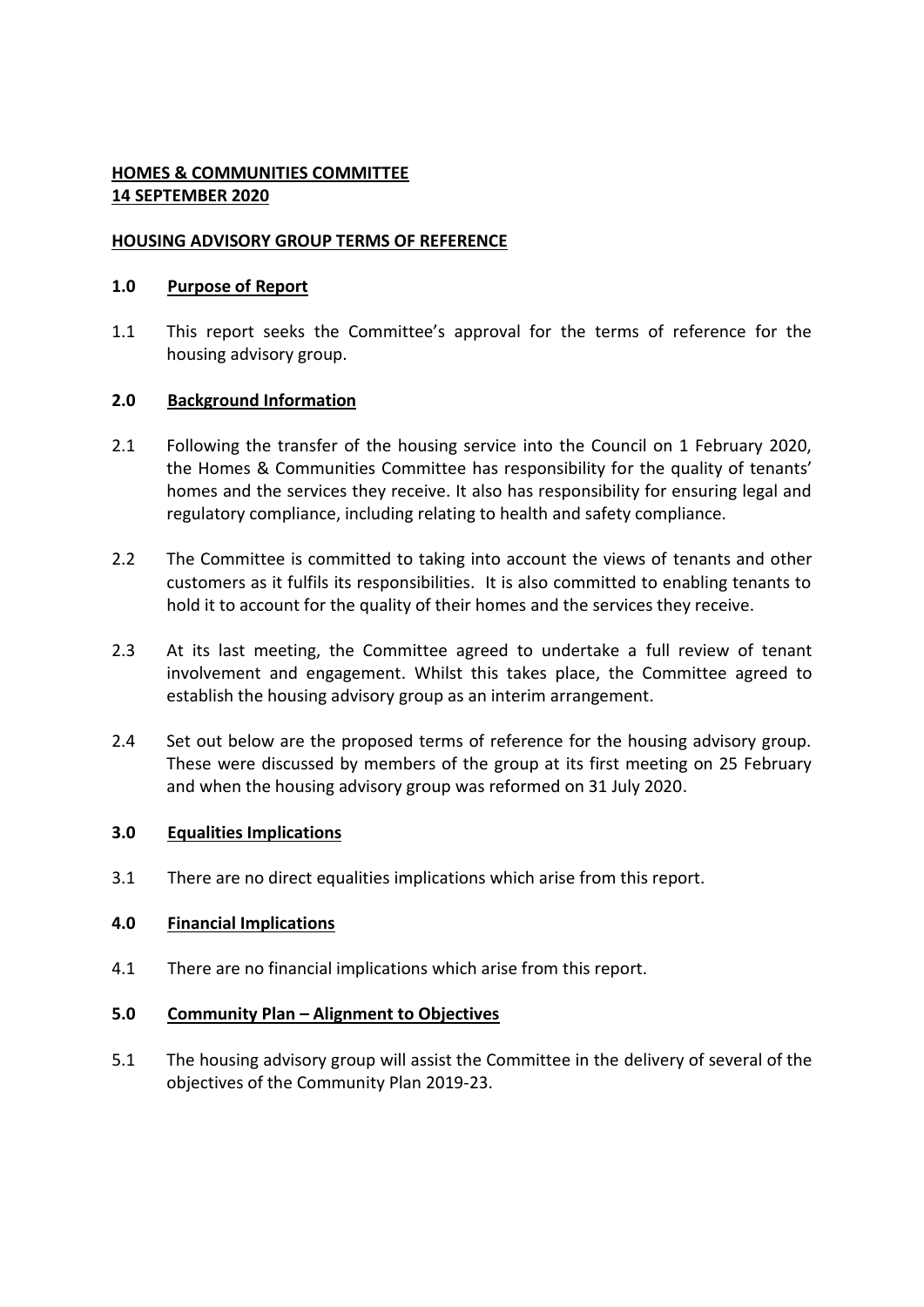### **6.0 Comments of Director**

6.1 These terms of reference enable the housing advisory group to contribute to the Committee's oversight of housing services whilst the review of tenant involvement and engagement takes place.

### **7.0 RECOMMENDATION**

# **To approve the terms of reference for the housing advisory group.**

### **Reason for Recommendation(s)**

### **To confirm the remit of the housing advisory group.**

### **Background Papers**

Terms of reference for the housing advisory group.

For further information please contact Suzanne Shead on 07515 112732

Suzanne Shead Director – Housing, Health and Wellbeing